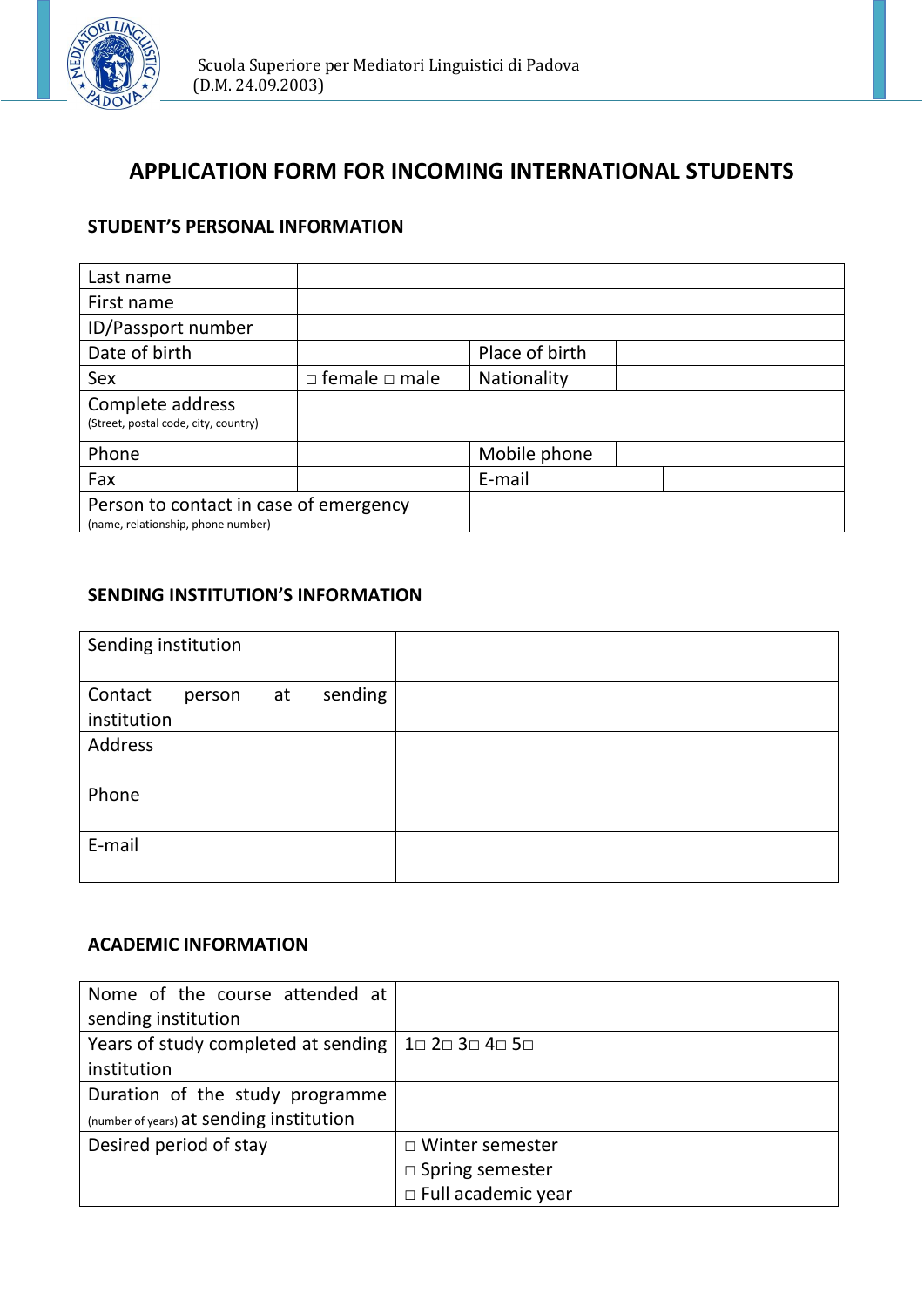

| Academic year              |  |
|----------------------------|--|
| Expected arrival date      |  |
| Expected departure date    |  |
| Expected months            |  |
| Number of expected credits |  |

# **DESIRED COURSES AT RECEIVING INSTITUTION**

| Course component title                                             | Semester               | Number of ECTS credits                                               |
|--------------------------------------------------------------------|------------------------|----------------------------------------------------------------------|
| (as indicated in the course catalogue) at Receiving<br>Institution | (autumn / spring term) | to be awarded by Receiving Institution<br>upon successful completion |
|                                                                    |                        |                                                                      |
|                                                                    |                        |                                                                      |
|                                                                    |                        |                                                                      |
|                                                                    |                        |                                                                      |
|                                                                    |                        |                                                                      |
|                                                                    |                        |                                                                      |
|                                                                    |                        |                                                                      |
|                                                                    |                        |                                                                      |
|                                                                    |                        |                                                                      |
|                                                                    |                        |                                                                      |
|                                                                    |                        |                                                                      |
|                                                                    |                        |                                                                      |
|                                                                    |                        |                                                                      |
|                                                                    |                        |                                                                      |
|                                                                    |                        |                                                                      |
|                                                                    |                        |                                                                      |
|                                                                    |                        |                                                                      |
|                                                                    |                        |                                                                      |

### **LANGUAGE SKILLS**

| Mother tongue             |                                                   |
|---------------------------|---------------------------------------------------|
| Level of Italian language | $\Box A1 \Box A2 \Box B1 \Box B2 \Box C1 \Box C2$ |
| Other languages:          |                                                   |
| English                   | $\Box A1 \Box A2 \Box B1 \Box B2 \Box C1 \Box C2$ |
| Spanish                   | $\Box A1 \Box A2 \Box B1 \Box B2 \Box C1 \Box C2$ |
| German                    | $\Box A1 \Box A2 \Box B1 \Box B2 \Box C1 \Box C2$ |
| Russian                   | $\Box A1 \Box A2 \Box B1 \Box B2 \Box C1 \Box C2$ |